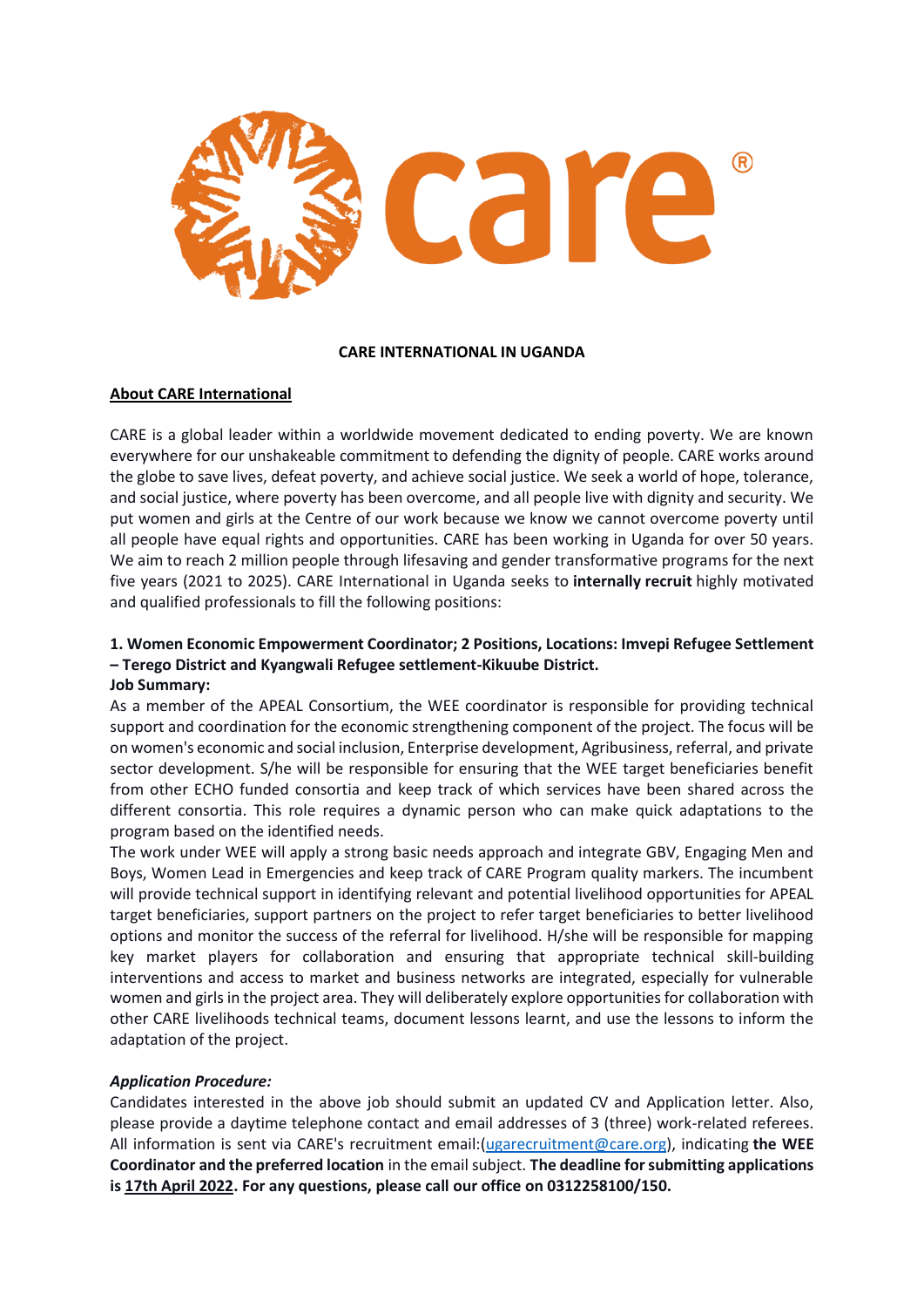**CARE IS AN EQUAL OPPORTUNITIES, GENDER-SENSITIVE EMPLOYER; IT.'S ALSO CORRUPTION, SEXUAL EXPLOITATION AND ABUSE INTOLERANT.**

*Please Note that CARE International in Uganda does not ask applicants to pay for recruitment. Kindly note that effective 1st January 2022, CARE International requires that all its staff are fully vaccinated with COVID 19 to access any CARE office premises.*

*N.B.: Refer to the job description below for more details about the job.*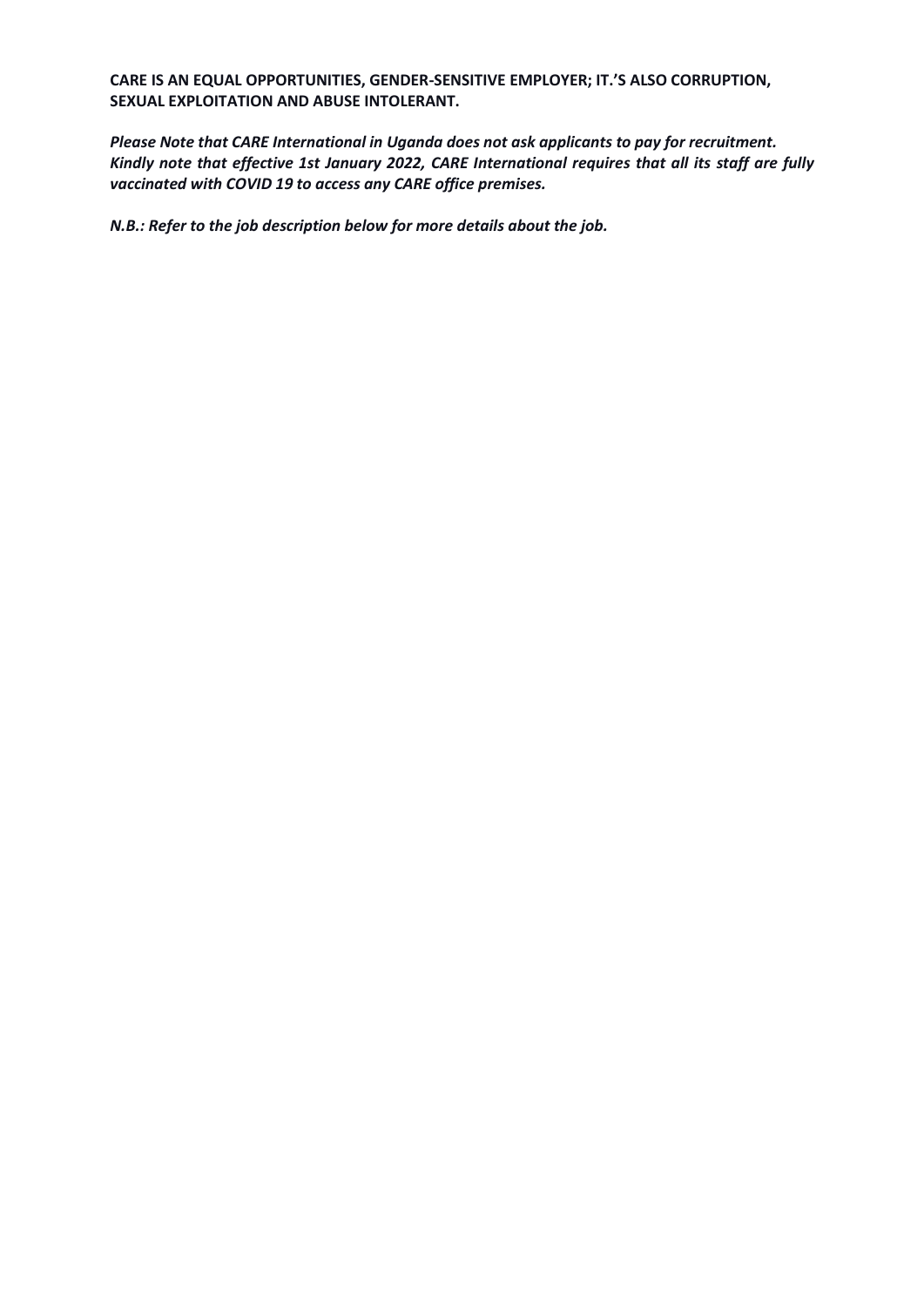#### **JOB DESCRIPTION**

| <b>Job Position Title</b>   | Women Economic Empowerment (WEE)Coordinator                  |            |  |         |  |           |
|-----------------------------|--------------------------------------------------------------|------------|--|---------|--|-----------|
| Name of Job Holder          | TBD                                                          |            |  |         |  |           |
| Date of Hire                | TBD                                                          |            |  |         |  |           |
| <b>Job Grade and Step</b>   | D <sub>2</sub>                                               |            |  |         |  |           |
| Department/Program          | <b>APEAL IV - Emergency Program</b>                          |            |  |         |  |           |
| <b>Duty Station</b>         | Staff 1. Imvepi Refugee Settlement - Terego District         |            |  |         |  |           |
|                             | Staff 2. Kyangwali Refugee settlement- Kikuube district      |            |  |         |  |           |
| Supervisor                  | Field Manager with Dotted line to GBV and protection Advisor |            |  |         |  |           |
| <b>Supervisees</b>          | None                                                         |            |  |         |  |           |
| <b>Status of JD</b>         | X                                                            | <b>New</b> |  | Revised |  | No Change |
| <b>Expected travel time</b> |                                                              |            |  |         |  |           |
| Date submitted to HR        | 29th March 2022                                              |            |  |         |  |           |

### **PROJECT SUMMARY**

CI under APEAL Consortium is delivering a comprehensive, evidence-based, and people-centred Protection, Gender-Based Violence, Mental Health, and Psychosocial Support response for refugees from DRC and South Sudan as well as host communities in Uganda (Southwestern Uganda and West Nile).

## **JOB SUMMARY**

As a member of the APEAL Consortium, the WEE coordinator is responsible for providing technical support and coordination for the economic strengthening component of the project. The focus will be on women economic and social inclusion, Enterprise development, Agribusiness, referral, and private sector development. S/he will be responsible for ensuring that the WEE target beneficiaries benefit from other ECHO funded consortia and keep track on which services have been shared across the different consortia. This role requires a very dynamics person who can make quick adaptations to the program based on the needs identified.

The work under WEE will apply a strong basic needs approach, and integrate GBV, Engaging Men and Boys, Women Lead in Emergencies and keep track of CARE Program quality markers. The incumbent will provide technical support in identifying relevant and potential livelihood opportunities for APEAL target beneficiaries, support partners on the project to refer target beneficiaries to better livelihood options and monitor the success of the referral for livelihood. H/she will be responsible for mapping key market players for collaboration, and ensuring that appropriate technical skill-building interventions, access to market and business networks are integrated into the project, especially for vulnerable women and girls in the project area. She/he will deliberately explore opportunities for collaboration with other CARE livelihoods technical teams, document lessons learnt and use the lessons to inform adaptation of the project.

This role involves supporting a local partner and the job holder will need to ensure that they adhere to the principles of partnerships as stipulated in the charter for change and CARE partnership paper. **SPECIFIC RESPONSIBILITIES**

### **Responsibility #1: APEAL Livelihood referral activities planning and Implementation: (20%).**

- 1.1 Lead the implementation of WEE within the APEAL project, ensuring synergies across the implementation of other components such as WLIE, GBV response, menstrual hygiene management t.
- 1.2 Identify program gaps, areas of growth, and strategies and support in adapting program design to effectively meet beneficiary needs, the changing context, and other factors.
- 1.3 Provide required information and facilitate community consultation meetings to support development of concept notes and proposals relating to women economic empowerment.
- 1.4 Ensure that all the WEE activities implemented at/through the women and girls' centers are well coordinated and meet the expected standards of WEE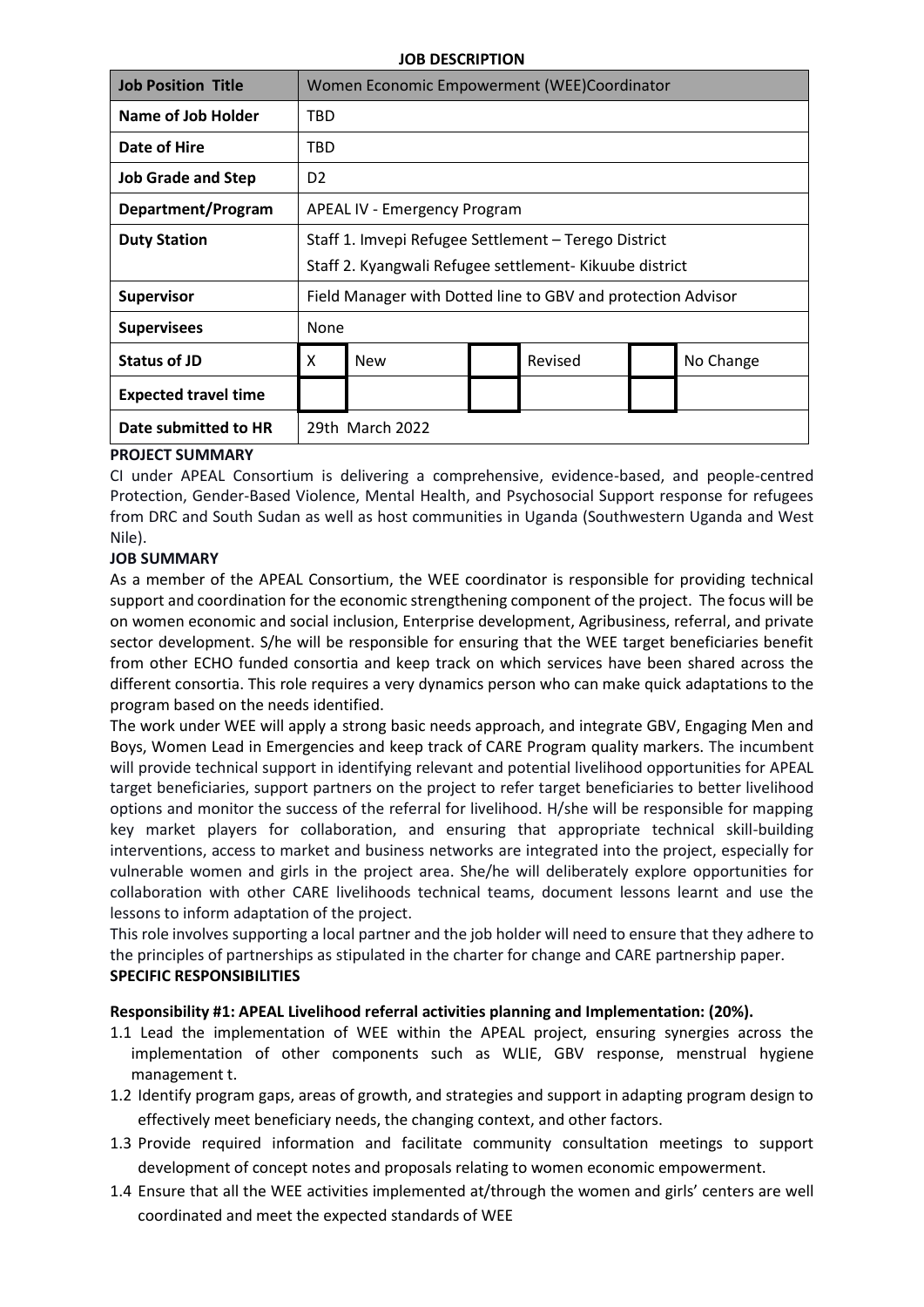- 1.5 Assess the capacity of partners and prepare and implement a capacity strengthening plan to bridge the gap in knowledge and skills they have while ensuring the best utilization of budgets.
- 1.6 Conduct regular meetings with the partners that receive the referred persons of concern to track quality of series, completion of referrals and documentation of successes.
- 1.7 Collaborate with the protection and GBV service providers and government institutions in ensuring the proper functioning and accessible referral pathway for the survivors.
- 1.8 Provide inputs to the strategic direction, undertake analysis of econmic empowerment , food sacutity trends within the targeted oprational areas and advise CARE on the next course of action
- 1.9 Compile weekly, monthly and quarterly activity and project reports, on time and with accurate data
- 1.10 Ensure CARE models (Engaging men and boys, Women Lead in Emergency and girl shine) and partnership principles are integrated in GBV programming and tracked on a regular basis.

# **Responsibility # 2: Provide Technical Support, Question & Answer to National/Local partners on Livelihoods/ WEE/RMMB/WLiE (20%).**

- **2.1** Define the WEE model that APEAL could use in addressing the livelihood and food security needs of POCs
- 2.2 Provide technical skill-building and business coaching for women and girls, especially those with low literacy and at risk of GBV.
- 2.3 Organize Y/VSLA groups representing the targeted local entrepreneurs (women and girls) by organizing them around commodities of common interest, and enhance their capacity in terms of governance, leadership skills, problem-solving, risk management, marketing, value addition, and preparation of simple business plans.
- 2.4 Develop mechanisms to establish linkages between producer organizations and Agri enterprises supporting both input and output markets, micro, small and medium enterprises, traders, and rural financial institutions through provision of financing for simple business plans generated by project beneficiaries.
- 2.5 Support project implementing partners in integrating PSHEA, protection mainstreaming, EMB and WLIE in their programs.

## **Responsibility # 3: Livelihoods hands-on support (Questions & Answers) to National/local partners on livelihoods referral work (20%)**

- 3.1 Support Consortium partners to profile beneficiaries of Disability Inclusion, GBV, Child Protection, Menstrual Health Management (MHM). Mental Health and Psychosocial Support (MHPSS) to access livelihoods through referrals.
- 3.2 Ensure Basic Needs Approach (BNA) is implemented to support achievement of livelihood objectives. This includes participation of individuals/households in sustainable livelihood activities.
- 3.3 Support Consortium partners to strengthen referral mechanisms with livelihood actors in the settlement. This includes facilitating referrals and following up on the progress.
- 3.4 Document internal and external referrals of beneficiaries referred to access livelihood services and collaborate with the MEAL coordinator for the data to be included in the project indicator tracker.
- 3.5 Analyse unintended impacts livelihood activities such as Youth/Village Savings and Loans Associations (Y/VSLA) that may contribute to negative coping mechanisms.
- 3.6 Map livelihood opportunities in the settlement and support Consortium partners to refer beneficiaries to age and gender appropriate livelihood opportunities.
- 3.7 Advocate for inclusive livelihood programming in all sectors providing humanitarian services in the settlement.
- 3.8 Support the Consortium to monitor beneficiaries referred internally or externally who report that they are satisfied with the referral services.
- 3.9 strengthening referral mechanisms among APEAL partners, as well as with third actors.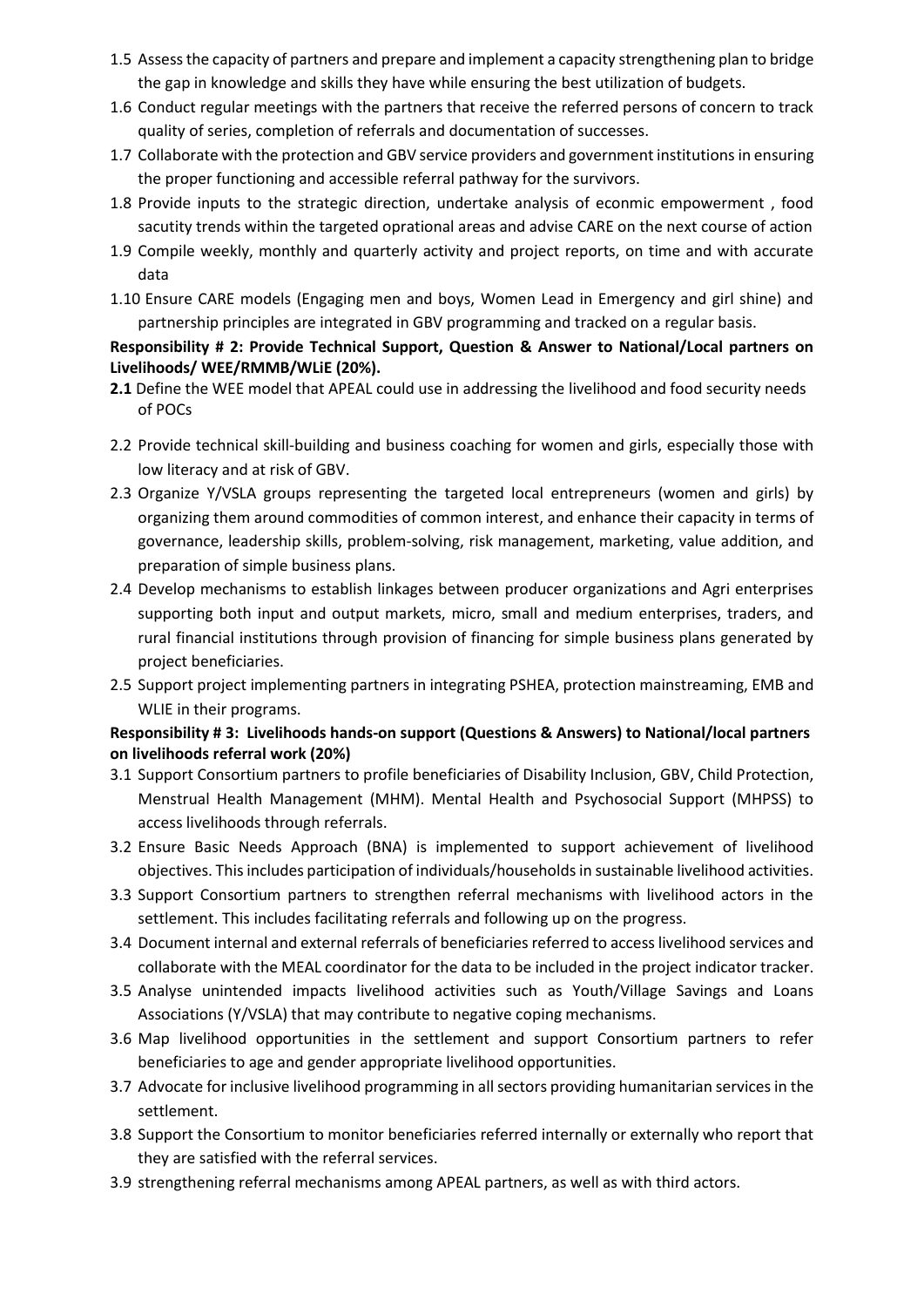## **Responsibility # 4: Monitoring, learning, documentation, and project reporting (20%)**

- 4.1 Identify key performance indicators as well as develop and maintain a monitoring system to ensure effective information sharing, provision of feedback and elaboration of top-quality progress reports
- 4.2 Monitor progress of implementation of activities and budget using individual beneficiary data monitoring tools.
- 4.3 Work closely with the MEAL unit to ensure women economic empowerment activities of APEAL are measured using CARE's tools and are reported into PIIRS.
- 4.4 With support from MEAL team, train implementing partners in achievements through the WEE interventions.
- 4.5 Review the M&E systems/ key women's economic empowerment indicators and support team to monitor the quality and impact of their implementation.
- 4.6 Contribute to generating and documenting lessons learnt and knowledge on all women's economic empowerment activities.

## **Responsibility # 5: Partnerships, Networking and Technical representation at field/settlement and national Technical Working Groups (TWGs) as requested (10%)**

**5.1** Provide technical expertise and capacity building of APEAL team on Women's Economic Empowerment component of the project.

- 5.2 Work in close collaboration with other Specialists in the project, especially the Gender and GBV Specialist, Advocacy Specialist in delivery of Women Economic Empowerment interventions.
- 5.3 In coordination with the consortium Manager, represent CARE Uganda and the Project in relevant livelihoods, enterprise development, and business forums.
- 5.4 Collaborate with relevant Civil Society, Private sector, and Government including settlement Livelihood coordination and working groups for market systems strengthening for project beneficiaries.
- 5.5 Conduct stakeholders' analysis to identify main actors of the various livelihood opportunities and how they interact with each other, and the project beneficiaries.

5.6 Participate in relevant CARE livelihoods, financial inclusion, and enterprise development platforms.

**Responsibility # 6: Promote Gender Equity and Diversity & Safeguarding Practices all the time (5%)** 6.1 Practice a behavior that is consistent with CARE's core values, and promotion of gender equity and diversity goals.

- 6.2 Plays a leadership role in identifying and implementing initiatives that enhance CARE's commitment to gender and diversity.
- 6.3 Adhere to CARE Safeguarding policies and procedures, Protection from Sexual Harassment, Exploitation and Abuse and Child Abuse, The anti-discrimination and harassment policy, The code of conduct and the organizations values are adhered to at all times.
- 6.4 Along with Officers, actively promote PSHEA (Prevention of Sexual Harassment, Exploitation, and Abuse) among beneficiaries.

## **Job Responsibility # 7 Any other duties assigned from time to time (5%)**

## **JOB AND PERSON SPECIFICATION (REQUIREMENTS)**

- Bachelor's degree in Economics, Agribusiness, or Rural development or relevant field. Relevant Post Graduate diploma is a MUST.
- At least 3 years practical experience working with Micro, Small and Medium Enterprises (MSME) providing either business development services, training and/or technical assistance.
- Experience in managing market-led value chain development and market systems development.
- Very good knowledge of enterprise business development policies, procedures including a range of business support services such as financing, sales, marketing, etc.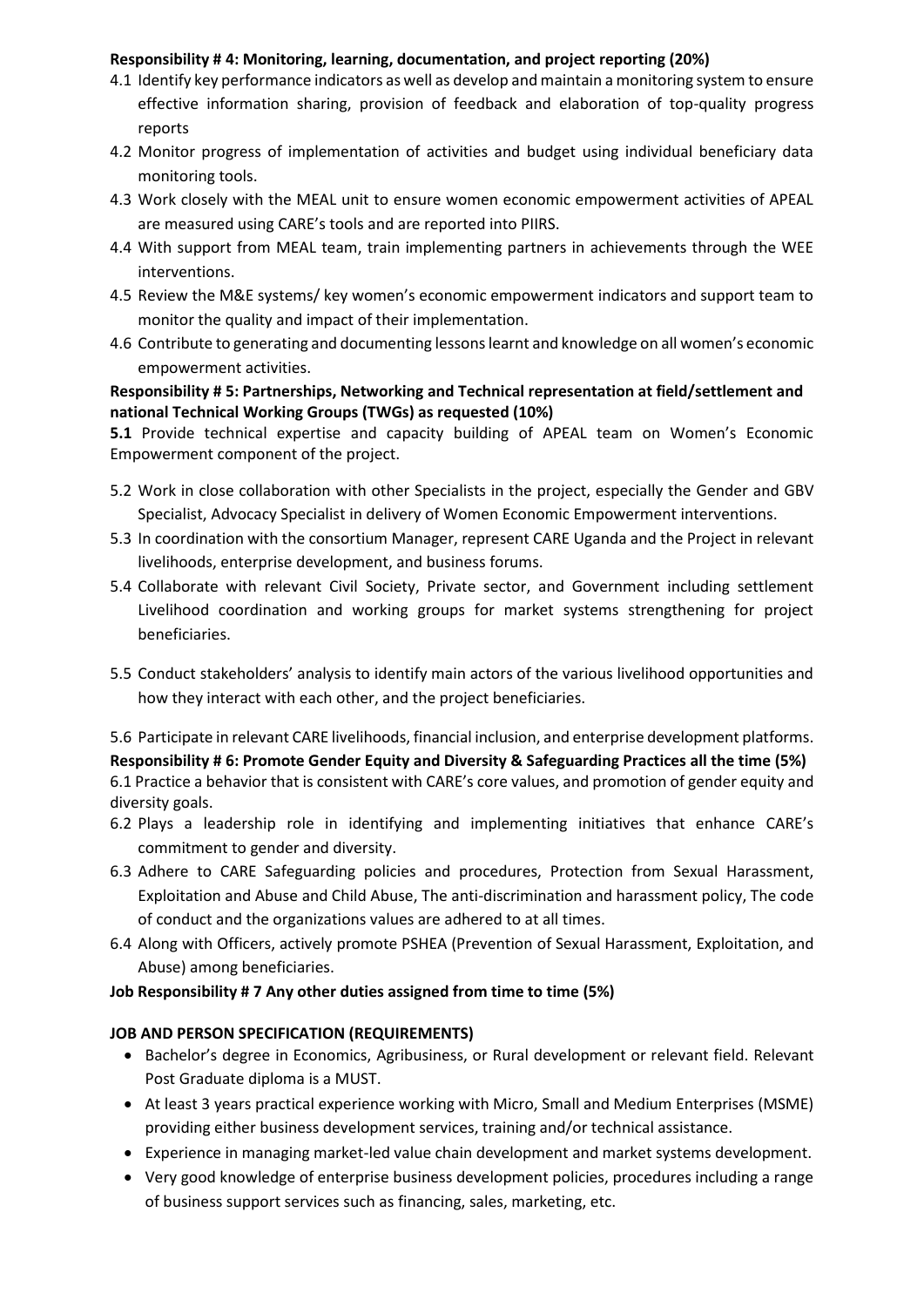- Very good professional experience in market systems development and facilitation, facilitating stakeholders' engagement, assessment of incentives and capacities, and specifically private sector involvement.
- Demonstrated experience in value addition and market access at processor and household levels.
- Demonstrated experience on Women, Social and Economic Empowerment.
- A good knowledge of local, national, and international marketing issues.
- Excellent interpersonal, negotiation, communication, and writing skills.
- Strong commitment to Gender Equity and Diversity (GED).
- Knowledge of protection and GBV in emergencies.

## **CARE'S COMPETENCIES**

- **Respect**  Behaving in a manner that reflects a true belief in and appreciation for the dignity and potential of all human beings. Gaining other people's confidence and setting an environment of trust and openness.
- **Integrity** Maintaining social, ethical, and organizational norms; firmly adhering to codes of conduct and ethical principles inherent to CARE.
- **Commitment to Service** this competency is woven throughout all aspects of the employee's performance

**•Excellence**: Sets high standards of performance for self and/or others; successfully completes assignments; sets standards of excellence rather than having standards imposed; ensures interactions and transactions are ethical and convey integrity.

•Integrity: Maintains social, ethical, and organizational norms; firmly adheres to codes of conduct and ethical principles inherent to CARE.

•**Communicating with Impact**: Diplomatically, logically, and clearly conveying information and ideas through a variety of media to individuals or groups in a manner that engages the recipient / audience and helps them understand and retain their message.

**•Facilitating Change**: Supports and manages the change process at CARE Uganda by developing a culture affirmative of change; encouraging others to seek and act upon opportunities for different and innovative approaches to addressing problems and opportunities; critically analysing evolving and fluid situations; facilitating the implementation and acceptance of change within the workplace; actively engaging with resistance to change.

**•Strengthening Partnership**: Identifying and utilizing opportunities within and outside of CARE Uganda to develop effective strategic relationships between one's area and other areas/departments/units or external organizations to achieve CARE's objectives.

•**Management Excellence**: Makes the connection between values and performance. Influences the performance of others, and ultimately, the performance of the organization. Sets direction, coaches & develops, promotes staff wellness & safety, practices & promotes compliance, models gender equity & diversity, communicates effectively.

**•Developing Teams**: Using appropriate methods and a flexible interpersonal style to help build a cohesive team; facilitates the completion of team goals.

•**Adaptability-** Expected to well adjust with the country, the Cooperating environment and with the Project team to function effectively and efficiently.

•**Coaching -** Ability to demonstrate to enhance skills and capacity of staff working in the field and office for them continue to serve CARE in the future program activities